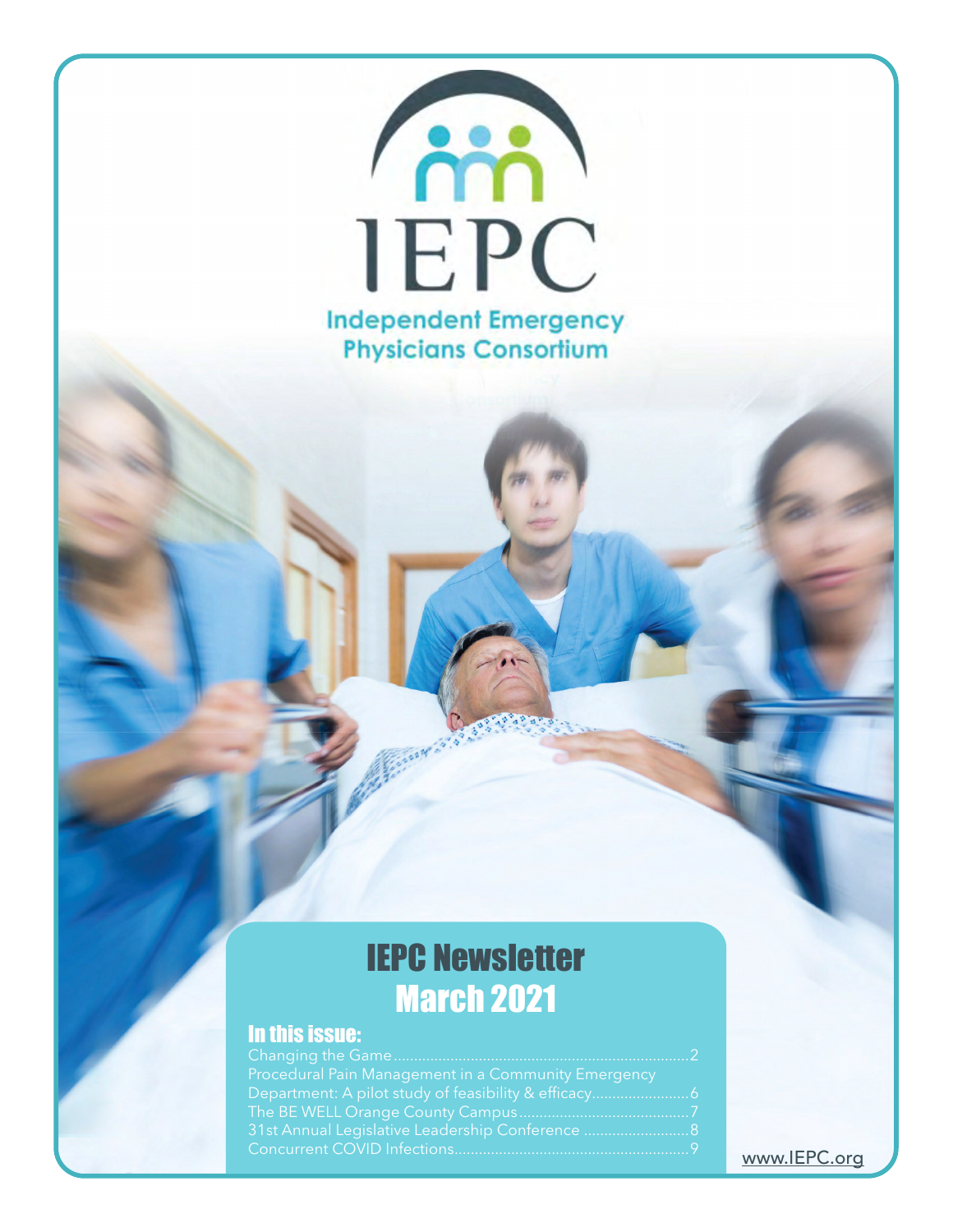# <span id="page-1-0"></span>Changing the Game

# 7 Issues Impacting Emergency Medicine and How Financial PPE Can Help Practices Meet Them Head On



*John G. Holstein Zotec Partners*

As we usher in 2021, the emergency medicine specialty continues to battle the largest healthcare crisis in modern history. The loss of life due to COVID-19 has impacted many clinicians, as portrayed at the ACEP 2020 Unconventional conference in one of the headline events, Theater of War. There is also no doubt that COVID-19 has placed emergency department practices under duress, with many practices experiencing some form of negative financial impact. However, all is not lost if we view the pandemic as a unique opportunity to evaluate the strengths and potential weaknesses of emergency medicine practices, and ways to improve their performance in the weeks and years ahead.

It is true today's practices are facing multiple complex challenges, but there are ways to recover from the impacts of the pandemic with a model of preparedness. Below I map out seven issues impacting today's practices, with strategies practice leaders can use to conduct performance evaluations, and ensuring they're staying on track during the pandemic and beyond.

#### **Volume Depression**

Virtually every emergency department has seen a dramatic loss in patient visits. Much is being said on this issue by the specialty and more broadly in the industry. A very recent report shows 57% of surveyed patients with chronic illnesses have delayed seeking care. An on-going and continuing trend here may likely result in these same patients ending up in our emergency departments, with

their acuities being high. This is already occurring in many departments.

An added component of the volume declines, aside the impact of COVID-19 is the pressure being exerted by the retail pharmacy players of the industry who have effectively announced they are targeting the traditional, lower acuity patients of our emergency departments. An impact analysis on a hypothetical emergency practice being reimbursed at Medicare rates seeing 120,000 patients annually, losing all 99281, 99282 and 25% of 99283s to an outside provider, be it retail and/or urgent care providers will lose \$667,065; if the volume loss encompasses all 99281s,99282s and 50% of the 99283s, the financial impact is \$1,229,952. It is very prudent to recognize the changing landscape and to be prepared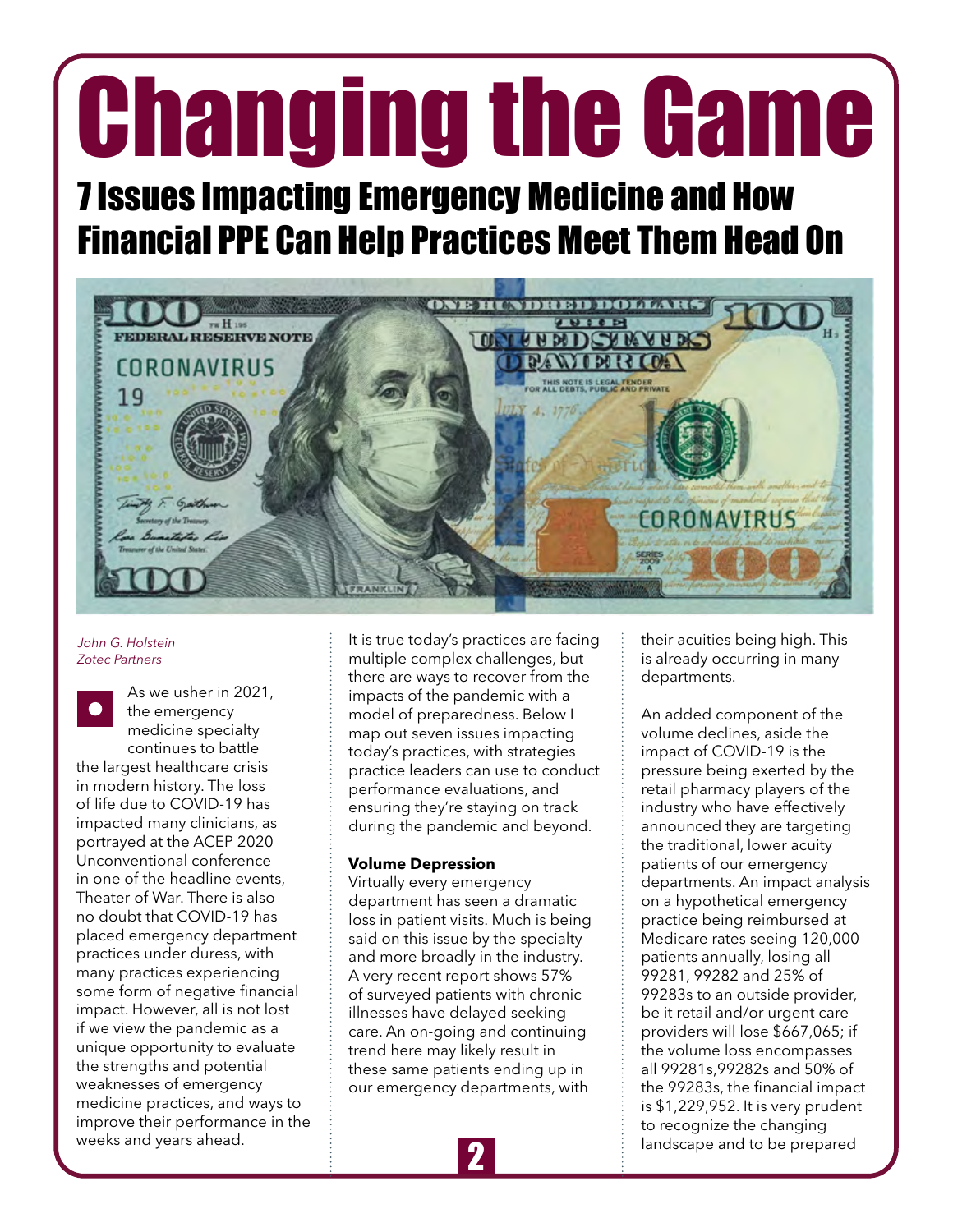# Changing the Game**continued from last page**

for these types of potential tectonic shifts. In addition to the financial impact new staffing challenges resulting from shifts to higher acuities will predictably prompt analyses of the role of advanced practice providers

## **Payer-Mix Shifts**

There are several aspects impacting the payer-mix of emergency medicine practices today. First, Medicaid expansion can have a positive impact on the finances of practices, however, that applies only if these patients have previously been accurately categorized as true self-pay. If, as some predict, Medicaid increases at the expense of a decrease in previously commercially insured patients, the impact will be financially negative. This is certainly a possibility with millions of people having lost employerbased insurance coverage, due to COVID-19 employer lay-offs.

#### **Out-of-Network/Balance Billing/PLP/Inappropriate Claim Denials**

The constellation of these issues is nothing new for the specialty. The overarching irony particularly with PLP denials is the history of these denials dating back to the original evolution of PLP in 1988. Since this landmark criterion was set payers have persisted for decades denying and delaying emergency medicine claims. Today the issue extends beyond Medicaid programs into virtually all commercial plans, all aimed at denying and/or reducing both hospital and emergency physician reimbursement.

#### **Down-coding of E/M Visit Codes**

This is similarly a historical and on-going issue with the added component today being the insertion of AI-driven, auto

denials, coupled with usage of diagnosis lists by payers used in adjudicating emergency medicine claims. This at best impacts cash flow and at worst results in actual/ real revenue loss. If the issue is not identified timely, the revenue can be irrevocably lost.

## **Compliance and Certifications**

It is becoming more and more significant that compliance become the backbone of all revenue cycle processing. The increasing incidence of cyber-attacks on healthcare facilities has triggered an increased focus on all revenue cycle processes, particularly authenticated and evidenced via outside agency certifications. It is becoming more and more important that revenue cycle companies be at minimum SOC-1 and SOC-2 certified.

## **Telehealth and Virtual Care**

COVID-19 has brought the issue of telehealth to the forefront of all discussions of care across many specialties. It remains to be seen where and to what extent emergency medicine will embrace and adopt telehealth as being integral to the specialty's tool-kit. The ACEP APM models of care incorporate telehealth as the specialty focuses on authenticating its core care commitment as necessarily extending beyond the bricks-and-mortar of our emergency departments. This is definitely a change already embraced by some emergency medicine practices today; it remains to be seen if it becomes recognized as an integral service in the specialty's tool-kit.

## **Emergency Medicine's Financial PPE Model is The Answer**

Given these challenges, it's important that practices consider a



"PPE Model" that will help them form a new path for financial success as they move into a post-COVID-19 future.

*P: Profile Your Practice* It is imperative that every practice take inventory of key indices as they existed prior to the pandemic, today and forecast them for the immediate future. These indices, at minimum should include the following:

- Days in AR benchmarked against similar practice types
- Acuity Mix to evaluate how these levels have changed and whether or not they can be expected to maintain current levels. These analyses must be very current, not weeks or even months after the fact. Reporting capabilities supporting the tracking of day-to-day shifts in the acuity mixes for staffing, financial monitoring and future financial modeling purposes is critical.
- Payer Mix to evaluate critical shifts impacting cash flow and the overall financial picture of practices. Does your practice have processes in place to monitor payer mix shifts and patient engagement protocols, particularly of high deductible patients today? Similar to acuity mix monitoring practices need reporting that is current, not dated. Today's efficient practice must be equipped with reporting that is provided 24/7/365, mirroring a true hallmark of the specialty's readiness and commitment to patients.
- RVU monitoring across attending physicians and advanced practice providers.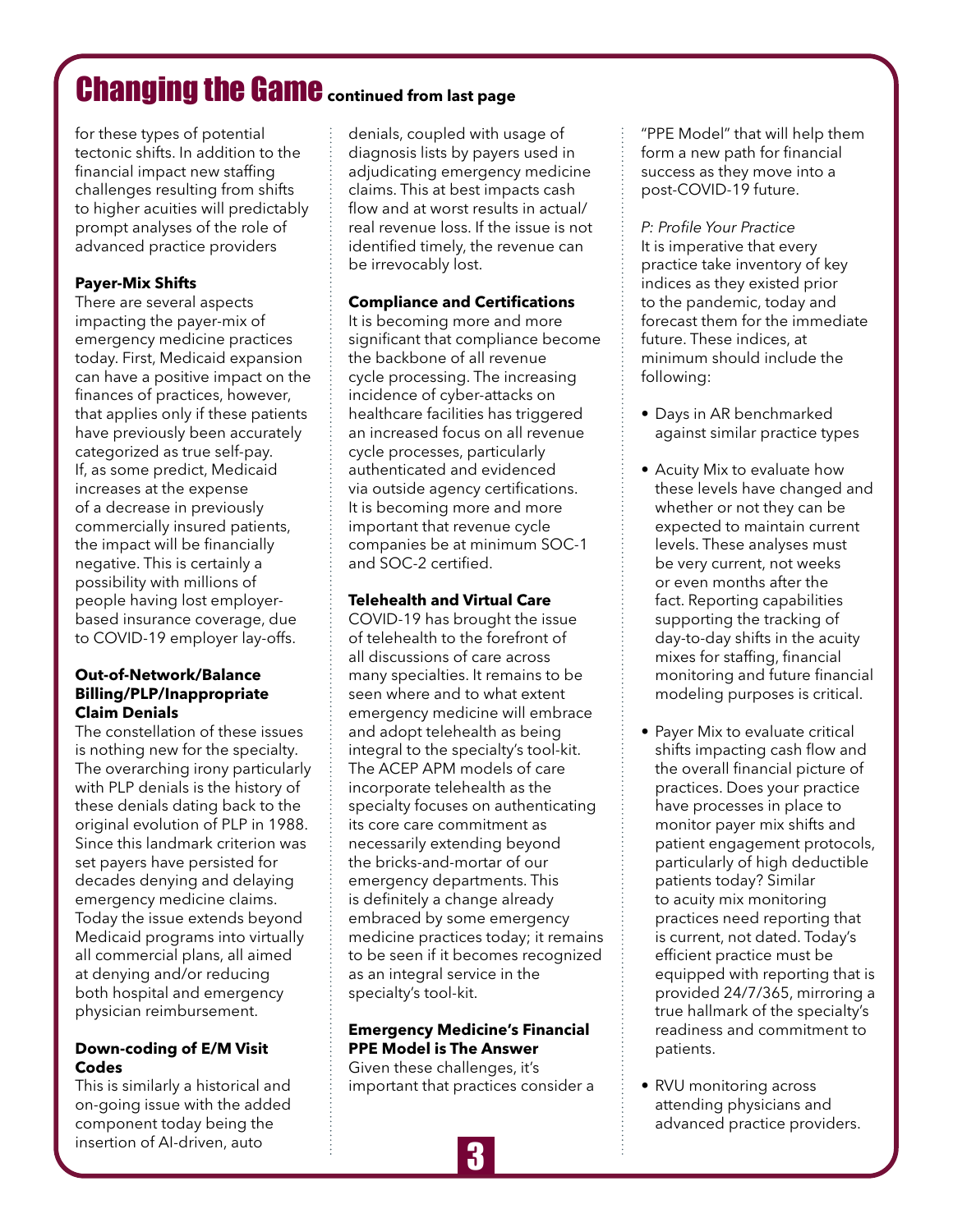# Changing the Game**continued from last page**

- Cash flow monitoring and predictive analyses are critical. COVID-19 has brought to the forefront the necessity of practices having accrual analyses reporting tools allowing for predictive and forward looking analyses.
- Denial reporting, tracking and appeal processing have become even more important as payers continue developing both historical and new methods of delaying and/or outright denying legitimate emergency medicine claims. The issue of timing of the recognition of a problem with a payer(s) is paramount. Analyses provided weeks and/or months after the problem started force practice executives to adjust to negative cash flow impacts as well as a very real possibility of lost payments. The importance of inappropriate denial recognition and immediate appeal activation protocols cannot be understated as being critical tools for every emergency medicine practice today.
- Reporting needs and requirements. Defining the critical metrics important and unique to each practice and the timely delivery of these reports has become critical to anticipating future practice needs. 24/7/365 data accessibility is of paramount importance for the financial survival of practices.

*P: Performance Evaluation of Your Revenue Cycle Partner* It has never been more important as the present to critically evaluate both the performance and support your revenue cycle partner is providing you on the methods and processes they are using to address today's issues. Some recommended critical evaluations are as follows:

- Customer Support- Is your practice being supported by personnel with emergency medicine specific experience and knowledge? Do you have direct access to these individuals; are they responsive to your needs; are you satisfied? When did you last ask these questions?
- Reporting- Your department is open 24/7/365. Do you similarly



have access to all of the key metrics of your practice 24/7/365? There is no better example of the value of current information than when the COVID-19 virus started to spike resulting in patient volume declines. It became critical for emergency medicine executives to be able to quickly pivot in evaluating staffing needs for the short-run and future weeks and months ahead. Your revenue cycle partner must support you in these efforts with accurate and very versatile reporting.

• AR Processes- One of the most critical aspects of accounts receivable processing today is the recognition of a problem, trending of the data and an action plan based technological solution to address these issues before they can have a financially devastating impact on your practice. There is a balance required here of experienced people managing your receivable who are supported by sophisticated technological tools to expeditiously assure your practice will not be seriously impacted by any pattern of inappropriate claim delays and/or denials. Conversations with your revenue cycle partner should include detailed discussion of their processes to insure you have confidence in their processing. These discussions should include demonstrated results. Do not be satisfied with someone telling you "Doctor, don't worry, we have your back." You are entitled to results of demonstrated accounts receivable follow up processes reported to you. When was the last time you saw a denial report with follow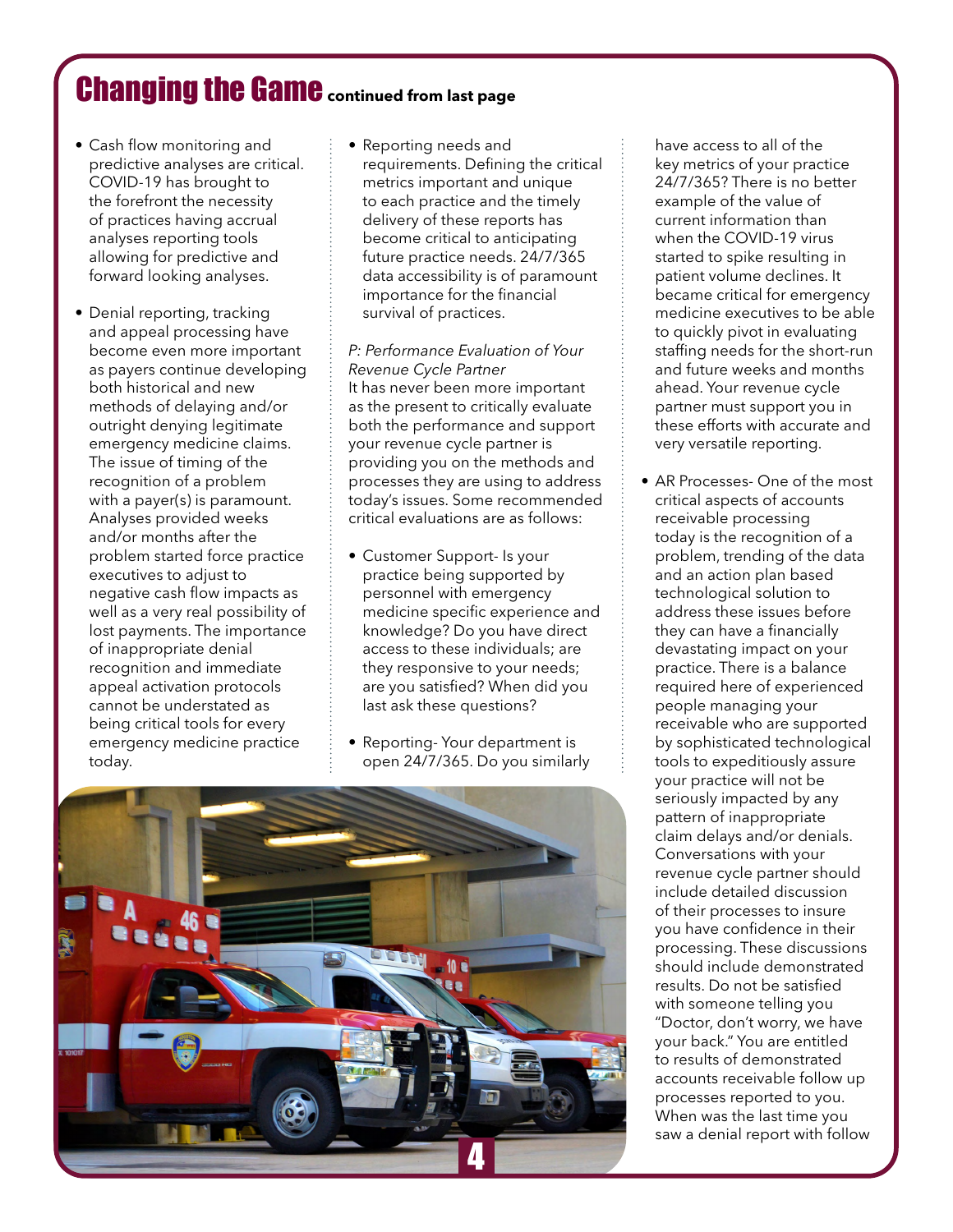# Changing the Game**continued from last page**

up results from appeals?

- Patient Engagement- Today's emergency medicine payer mix is a moving target. The patient experience, however, has never before been such a critical component for your practice's success. The increasing incidence of high deductible plan coverages, coverage shifts and eligibility issues requires an omnichannel service approach of patient engagement that includes such components as "live" call center expertise, interactive voice response, patient portal access, patient texting, live chat functionality and educational patient video functionality, all coupled with sophisticated capabilities for selectively holding claims to produce the best financial results for your practice. This is all an "active" process of engaging today's patients with protocols and pathways they are used to in other areas of their lives and which they demand from your practice. A committed and dedicated revenue cycle company is a partner not a vendor.
- People today legitimately focus on the constant increase in patient high deductible plan coverage, which is absolutely important. That said, with millions of people losing employer-based insurance coverage the specialty may likely face a new wave of true self-pay patients, historically the nemesis of the specialty. These patients need to be engaged very quickly, again with omni-channel technological processes to ensure emergency medicine practices have their best chance of collection from

these patients. The issue of calculated timing and early engagement protocols is critical with this subset of patients. Every generation of patient deserves to be serviced via their preferred method and modality of engagement. As the healthcare industry has evolved today to include clear patient expectations of an Amazon/Google type of experience your practice needs to be supported by a revenue cycle partner who not only has these capabilities today but is also committed to constantly developing new solutions to anticipate new, future patient demands. A positive patient billing experience delivered seamlessly will best match the quality, clinical care your practice is delivering.

- Compliance and Certifications-The ever increasing incidence of cyber-attacks is heightening the significance of both compliance processes and protocols and data security certifications. SOC-1 and SOC-2, both outside organization service organization control certifications, will assure you that your revenue cycle partner has been evaluated and certified on all of their processes impacting financial reporting (SOC-1) and data confidentiality, integrity and security (SOC-2). PCI-DSS (Payment Card Industry Data Security Standard) additionally gives you confidence in the credit card processing of your patients.
- Telehealth- However your practice addresses telehealth it is important that you are convinced your revenue cycle partner can adapt and has the expertise to properly code, bill and collect for these services.

#### *E: Execute on Your Findings: A Call-to-Action*

By now you have effectively built a scorecard on your revenue cycle partner. It is now the time to critically evaluate their performance on the recommended indices above, decide about their current day level of support for your practice and the capabilities they bring to the table to anticipate tomorrow's changing challenges. COVID-19 has brought the specialty to a critical point in evaluating its business partners. Today there is a glaring need within the specialty. That need which must be respected is, in a word, "Time." First a "timeto-heal" from the onslaught of the virus and your resultant exhaustion and second, time expressed in providing you the capability to calmly, effectively and efficiently manage your practice. Having all of your key metrics on every one of your devices 24/7/365, mirrors your own commitment to being available to all of us 24/7/365. It is a needed and definitely justified expectation of the specialty. Ask yourself- "Do I have this today?" Emergency Medicine deserves that level of support every single day, provided in a spirit of partnership. It is a question that has never been as important as it is today to give you confidence in the financial future of your practice.



[www.iepc.org](http://www.iepc.org)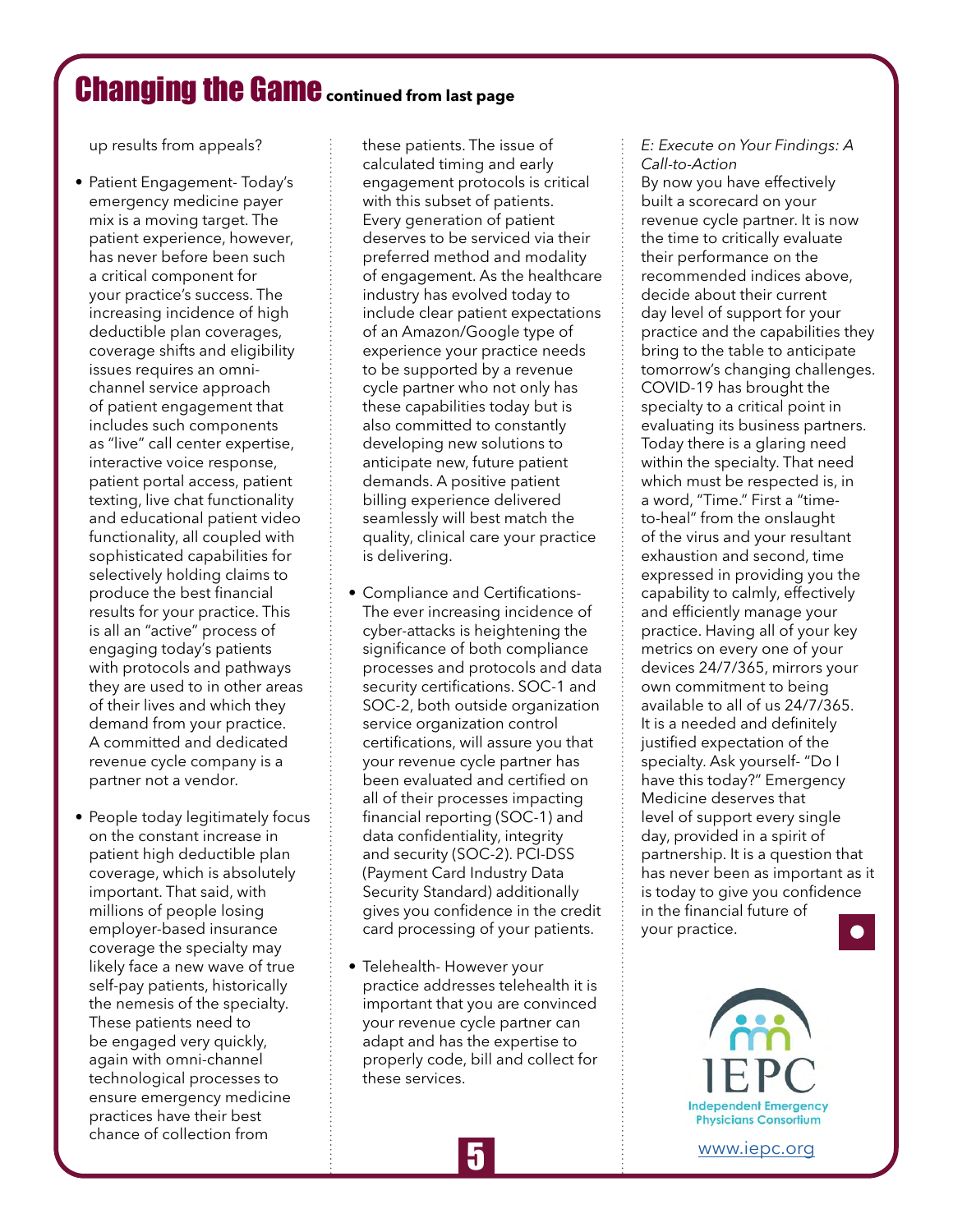# <span id="page-5-0"></span>Procedural Pain Management in a Community **Emergency Department** A pilot study of feasibility & efficacy

*Casey Grover and Reb Close IEPC members Community Hospital of the Monterey Peninsula.*



Drs. Casey Grover and Reb Close are IEPC emergency physicians at Community Hospital

of the Monterey Peninsula. They let a pilot project of an ED physician-led procedural pain management program that was successful in reducing patients' pain in a non-opioid fashion, and patients were satisfied with their pain relief from the program. To move to a permanent program, Emergency Departments will have to analyze their volume and payor mix to determine financial sustainability.

This is a summary of their study that was published in Emergency Medicine and Health Care.

This study was conducted at a suburban community hospital, with an annual Emergency Department census of approximately 55,000 yearly visits. The hospital does not have a pain medicine department, but does have a Pain Management Workgroup (PMWG). The PMWG is a multi-disciplinary committee tasked with both introducing new and innovative pain management strategies and ensuring patients have access to quality and evidence-based

pain management protocols. This project was designed and developed by the PMWG.

Two physicians at the hospital were dedicated to pain management procedures in their ED over eight 8-hour ED shifts. Procedures performed included nerve blocks, trigger point injections, cervical injections, and osteopathic manipulation. The number of procedures per shift was variable from day to day. The minimum number of procedures done per shift was four, the maximum number of procedures done per shift was eleven, and the average number of procedures done per shift was 7.1. The number of procedures done per shift did not appear to correlate with how busy the ED was on the day of the pain shift.

The physicians treated 47 patients with a total of 57 procedures. The average pain score before pain management procedures in the ED was 8.8 out of 10, which decreased to 1.9 out of 10 after the procedure (p<0.001). Patient satisfaction was expressed in 97.9 % of patients with the pain management procedure.

After the shifts were complete, the billing codes and charges generated by the procedural pain physician were reviewed. Over the eight shifts worked, 57 procedures were coded, with a total of \$17,944.00 in charges billed for the procedures. The physicians were paid an hourly rate of \$150 per hour for this pilot study, for a total cost of \$9,600.00 to fund the eight shifts. The physicians generated \$314.81 in charges per procedure, and averaged 7.1 procedures per shift. Reimbursement for charges is dependent on payor mix.

In general, they found that the pilot project of an ED physician led procedural pain management program was successful in that it improved patients' pain in a non-opioid fashion and patients were satisfied with the service provided. Additionally, depending on the payor mix and volume of procedures done, such a service may be financially self-sustaining.

Original research by Casey Grover, Thomas Heflin, Rory Smith, Aya Deborah Chato, Gabriel Molina, Susan Burnell and Reb Close [Procedural pain management](https://www.hoajonline.com/emergmedhealthcare/2052-6229/7/1)  in a community emergency [department: A pilot study](https://www.hoajonline.com/emergmedhealthcare/2052-6229/7/1)  [of feasibility and efficacy.](https://www.hoajonline.com/emergmedhealthcare/2052-6229/7/1)  Emergency Medicine and  $\bullet$ Health Care. Feb 2020.

**6**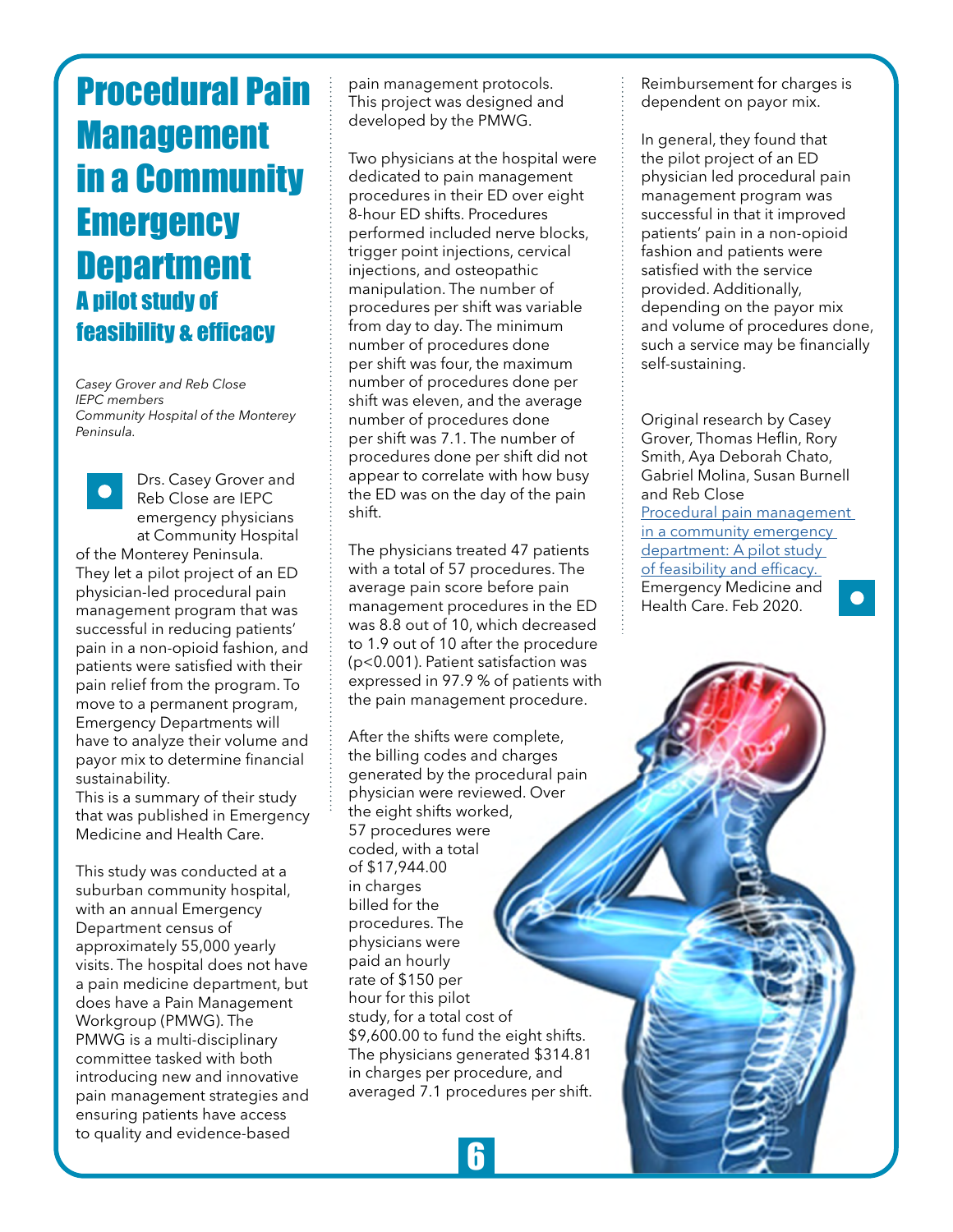# <span id="page-6-0"></span>The BE WELL **Orange County Campus**

*Pete Anderson, MD IEPC Member, Orange County California, retired*

This missive is to all you emergency docs who have and continue to struggle with caring for patients with behavioral health, drug, and alcohol problems in your departments. In too many instances, we have had to hold patients in our departments for hours and days while attempting to obtain suitable dispositions for them. You know the dance. These patients desperately need care. Too often our facilities do not have the capacity to offer that care. This an especially acute problem when it comes to patients under 5150 designations.

Some counties in California have historically done a better job than others in setting up systems to handle patients with behavioral and substance abuse problems. The John George facility in Alameda has been a leader. The Exodus programs in Los Angeles County also have made inroads in offering care outside of emergency departments.



of misery out there. There may be value in looking at what is happening in Orange County. We have just opened a 60,000 square foot newly built from the ground up facility to care for these patients. By "we" I mean the County of Orange Health Care Agency in collaboration with our Hospital Association, our CalOptima Medi-Cal Managed Care system, and a multitude of other interested organizations including our Orange County Medical Association.

This new facility will offer a multitude of services including psychiatric crisis stabilization, a sobering/recovery/withdrawal station, and opportunities to keep patients longer than the usual 24-hour limits in certain instances. Many of these patients will be able to be directly transported from the field to this facility thus bypassing our emergency departments. For we emergency physicians here in Orange County, this new facility is

potentially a "game changer." While it is not fully open yet and just had it ribbon cutting in January, it sure looks like this new facility could be a start of addressing the behavioral health holding dilemma in our emergency departments.

In addition, Orange County and this consortium of interested parties are in the planning stages of building two more similar facilities in other parts of our county. In order for you to grasp the significance and magnitude of this new facility, I ask that you watch [this video.](https://www.youtube.com/watch?v=OOvWX9AzTlE&t=218s) First, skip over to "minute 20" on this video, and you will get a short but interesting tour.

#### This [BE WELL ORANGE CAMPUS](https://bewelloc.org/)

building is amazing with a lot services and an incredible uplifting environment. If you have the time, you can listen [on this video link](https://www.ocregister.com/2021/01/13/be-well-oc-campus-set-to-open-marking-hoped-for-turning-point-in-mental-and-behavioral-health-services) to some of the many speakers who are touting the building and how their organizations helped to

However, there still is a lot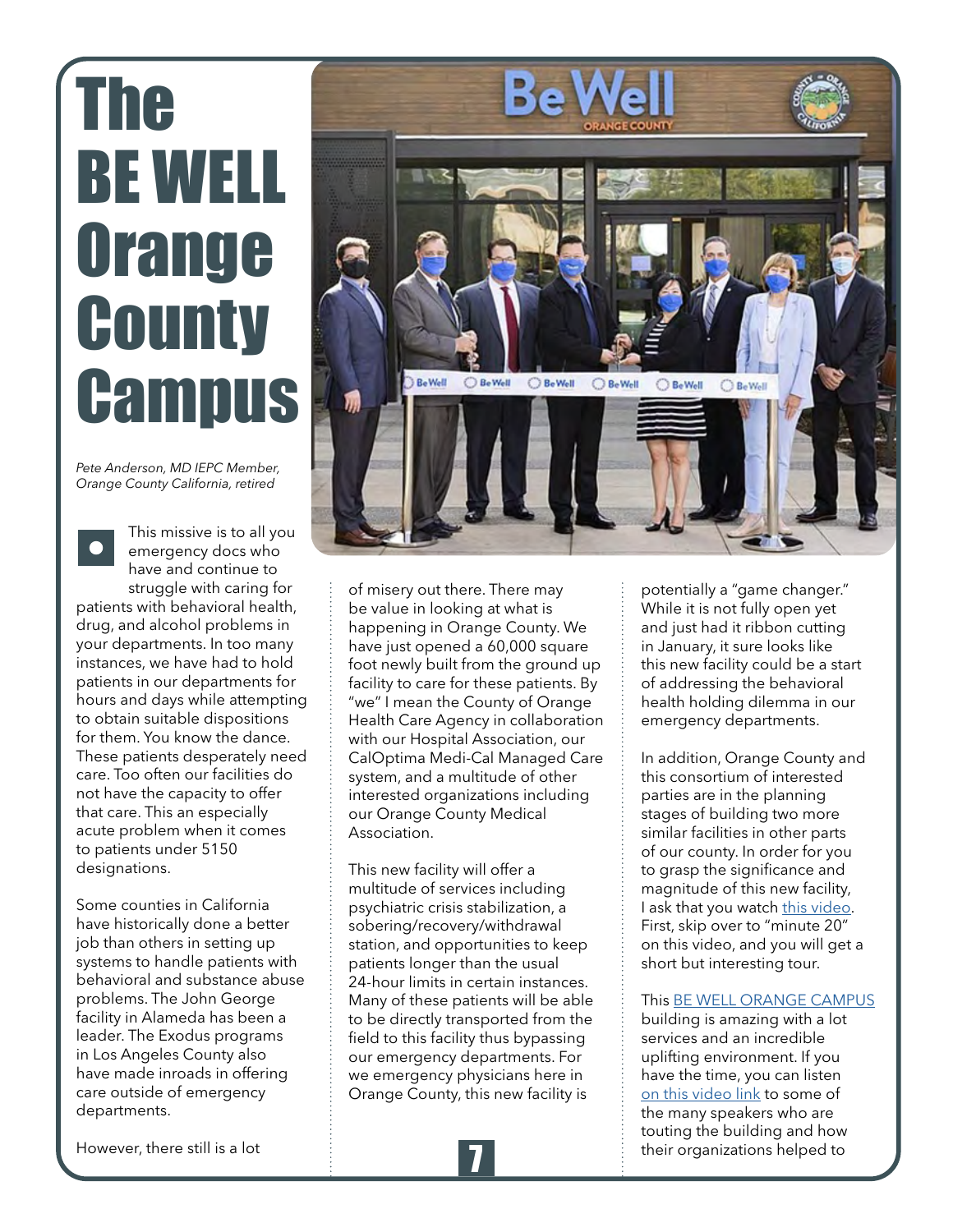# <span id="page-7-0"></span>BE WELL ORANGE COUNTY **continued from last page**

make it happen. It is somewhat of a info-commercial at times with all these speakers. Yet, it is absolutely true that many organizations came together to make this happen. Below is a link that is from our Orange County Register newspaper detailing the BE WELL campus programs. It is a good summary of what it offers.

How did this happen? Did Orange County always have a great county directed behavioral health system that made it easier to move to this next level? The answer is a resounding "no." The following link from an investigative article by the Orange County [Register newspaper from 2015](https://www.ocregister.com/2015/03/03/psychiatric-treatment-in-orange-county-part-3-county-hospitals-wrestle-over-a-fix-for-mental-health-care/) details the struggles of our emergency departments in handling behavioral health crisis situations.

I have just retired after 45 years of practicing emergency medicine here in Orange County, and I lived the agony of not having a county run hospital and of having almost no county run medical services and few behavioral health services. I attended these county behavior health meetings for more than

20 years. During these years, there seemed to be little progress made to improve care. The County of Orange ran a ten bed 5150 receiving center that was chronically filled resulting in incredibly long ED holds for behavioral health 5150 designated patients. We all have these same problems.

What changed was our community effort of hospitals, physicians, and activists coming together and demanding change. The charge was led by our Hospital Association. We set up the BE WELL organization. There were a lot of meetings and much time spent brain storming. We were fortunate in that there were changes in direction at our County Board of Supervisors and at our local Orange County Health Care Agency which resulted in a new willingness to help problem solve. \$40 M was raised to build the new crisis stabilization facility. Our County chipped in \$16.6 M, our CalOptima Medi-Cal organization put in \$11.4 M, and the other \$12 M came from outside contributions including hospitals in Orange County. The yearly costs to run the programs at this facility are estimated to be in the range of \$20 M. You may question where Orange County and the system is obtaining

this funding. I am certainly not an authority on specifics here. However, as I understand, a large portion of the funding for these types of California behavioral health crisis stabilization facilities is by Medi-Cal which may pay almost \$200 an hour for patients cared for by these centers. That means that if the patient is in the facility for 20 hours, Medi-Cal could pony up \$4,000. In addition, there is money allotted each year to all California counties for behavioral health care through the Mental Health Services Act. This is the 1% state tax on personal incomes over \$1M a year and results in almost \$2 billion each year being collected by our state. Your county is getting their portion of these dollars each year. You may want to check into how they are being used.

There is obviously a lot more to come with this story. We do not yet have a track record as to whether this facility and the new system of wrap around services surrounding it will achieve the improvement in care that is envisioned. I personally believe that it will.

# 31st Annual Legislative Leadership Conference

[The 31st Annual Emergency](https://californiaacep.org/event/LLC2021)  [Medicine Legislative Leadership](https://californiaacep.org/event/LLC2021)  [Conference \(LLC\)](https://californiaacep.org/event/LLC2021) is your opportunity to talk to your legislators and advocate for your specialty and your patients.

Whether you are a medical student, a resident or a physician nearing retirement, California ACEP's annual LLC is your chance to lobby elected officials

on the issues facing emergency medicine. You don't have to be an expert on the legislative process, your experiences reflect the impact policy has on patient care. It's as easy as telling a story from your last shift.

With a history of stellar LLC programs and the most robust advocacy program of any medical specialty society in California, California ACEP's 2021 LLC promises to be another exceptional event headlined by healthcare experts. This year LLC is going virtual, but will still provide the education and advocacy opportunities that LLC is known for!



**[Register Today!](https://californiaacep.org/events/register.aspx?id=1489120&itemid=d5c6f581-258f-41df-9ba4-0662401ba5e6)**